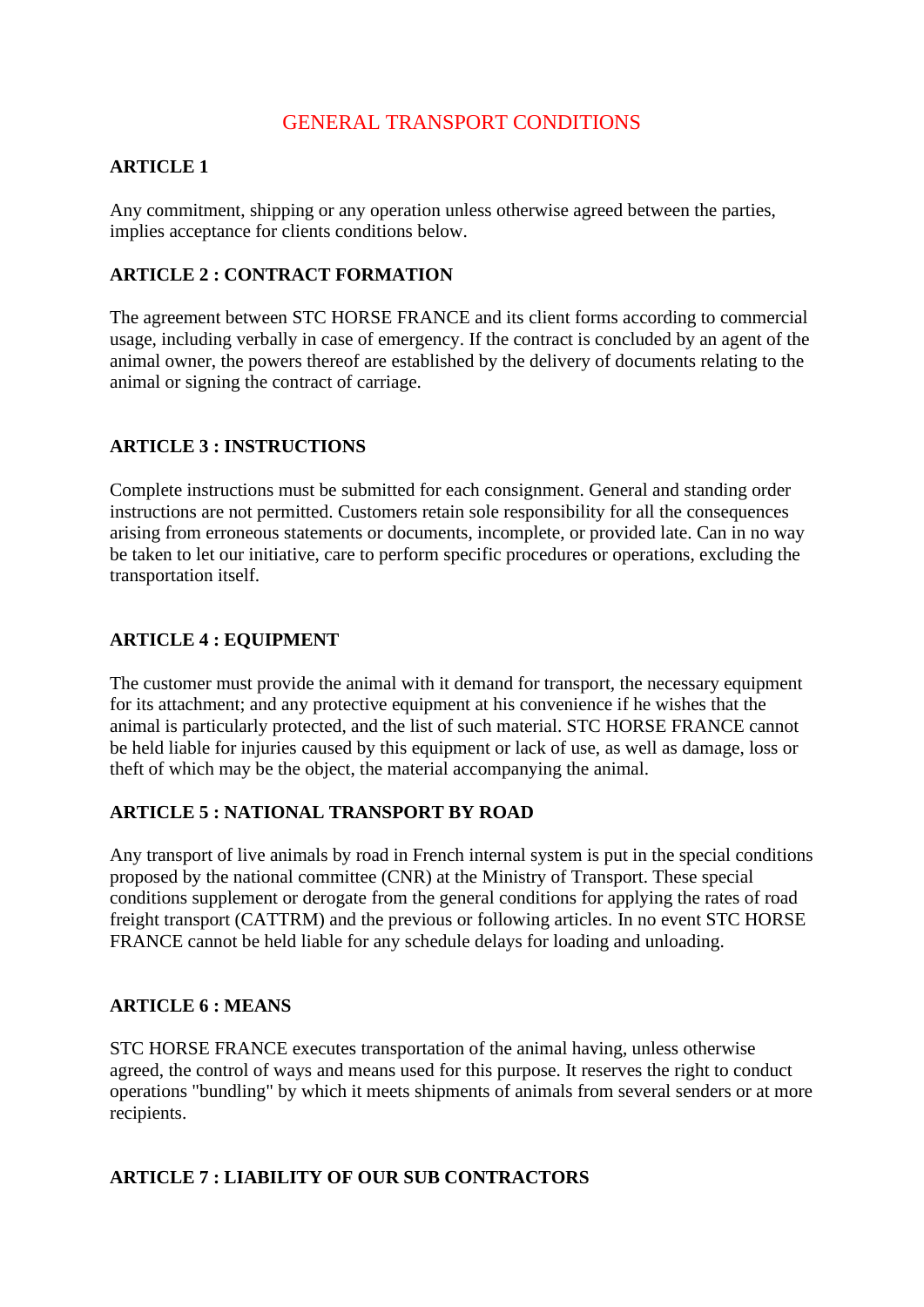Responsibility for HORSE FRANCE STC is for any operation, strictly limited to that incurred by any person and / or substituted for companies performing the given operation. In the event that these subcontractors have not limited their own responsibility or would have limited amounts higher than those provided by international conventions, laws, regulations or rates of application, the following limits will d 'application.

### **ARTICLE 8 : INSURANCE**

HORSE FRANCE STC is assured for his contractual liability due to damage to the "goods" entrusted during transport by truck in FRANCE.

According to the legislation, the guarantees are limited to :

- Horses, mares ...................... 1 600.71 Euros per head
- Foals, mares, ponies ............... 803.41 Euros per head

Given the above limitations and the fact that STC HORSE FRANCE is only liable for the consequences of his own fault, we advise you to make sure your goods or by giving us precise instructions must be repeated for each shipment, or by yourself is necessary.

## **ARTICLE 9 : PRICES**

Our prices are only valid if shipping is done according to the routing conditions communicated prior to the establishment of the estimate. They may be revised if the delivery occurs more than 30 days, unless previously agreed. Unless otherwise stated, rates do not include fees, charges and taxes collected by tax or customs administrations (such as import duties, taxes or stamps, etc ...) or accommodation costs or any other expenses accessory, unless such expenses are expressly specified in the offer.

### **ARTICLE 10 : PAYMENT CONDITION**

All invoices are payable in cash at maturity stated on the invoice, without discount instead of issue. In case of non-payment in the month following the sending of the claim, the amount of the invoice will be increased by an interest equal to 3 times the legal interest rate (92-1442 Act of 31.12.92) and a fixed compensation for recovery costs amounting to  $\epsilon$  40 (forty euros).

**IMPORTANT:** In the event of default by a debtor designated by a principal, STC Horse France reserves the right to recover the debt from the principal.

### **Article 11 : SAFETY**

STC Horse France has on all goods entrusted to him, a right of preference and retention as security for all claims even born about previous or foreign operations detained goods.

## **Article 12 : CANCELLATION**